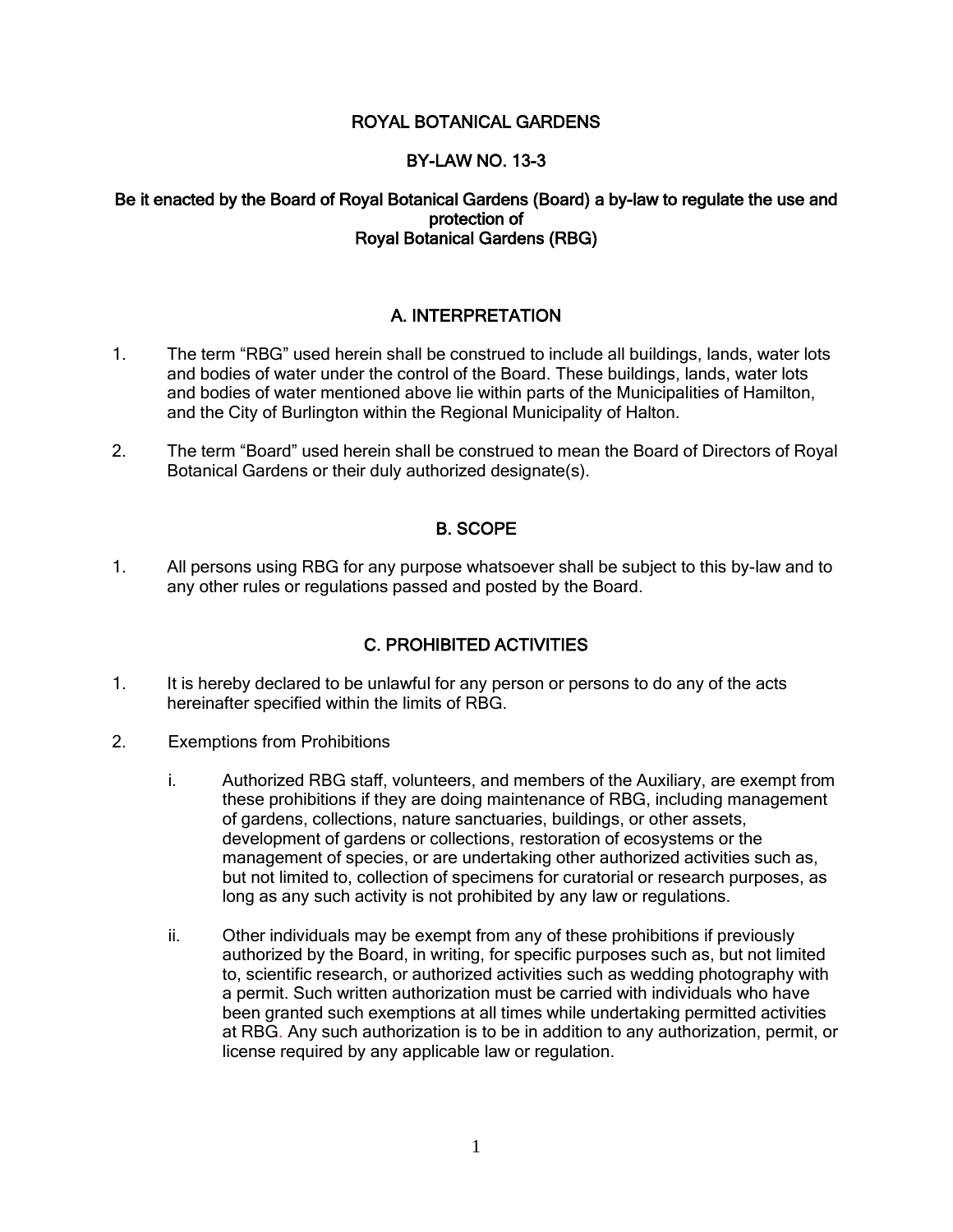## 3. CAUSING INJURY TO OR REMOVAL OF PLANTS

- i. It is unlawful to cut, climb, break, injure, deface or disturb a tree, shrub, annual, perennial, bulb, or any other plant, or to dig or remove any plant from RBG.
- ii. It is unlawful to pluck, pull up, cut, take or remove any plant or part thereof from RBG.

#### 4. PROHIBITED USES OF, OR CAUSING DAMAGE TO, BUILDINGS, STRUCTURES, AND EQUIPMENT

- i. It is unlawful to use RBG in ways not approved by the Board.
- ii. It is unlawful to damage, deface, paint, mark, write or post upon any building or other structure, or to damage, deface or relocate any fence, bench, sign, poster, label, monument, work of art, apparatus etc., in RBG or remove same from RBG.
- iii. It is unlawful to use or access information technology equipment, resources, or services owned or provided by RBG, including, but not limited to computers or computer networks, without permission of the Board.
- iv. It is unlawful to use, damage, or destroy any equipment, including gardening equipment, vehicles, or any other property of RBG, without permission of the Board.

## 5. CAUSING INJURY TO BIRDS, ANIMALS & FISH

- i. It is unlawful to feed, disturb, wound, kill, attempt to kill, or in any other way interfere with any bird, fish, or other animal, vertebrate or invertebrate, whether kept in captivity or in a state of nature.
- ii. It is unlawful to disturb, or destroy any eggs or nests of any animal, vertebrate or invertebrate, or allow a dog, cat or other domestic animal to pursue, or kill any bird, fish, or other animal, vertebrate or invertebrate, except by authority of the Board and in compliance with any applicable law or regulation.
- iii. Subsection 5. does not apply to the taking of fish or attempting to take fish by angling, where that activity complies with the legal requirements of the Fisheries Act Canada, the provincial Fish and Wildlife Conservation Act and the Recreational Fishing Regulations.
- iv. Subsection 5. does not apply to the control of invasive pests deemed a risk to protection of human health or RBG collections, plants, or ecosystems.

#### 6. PRESENCE OF DOMESTIC ANIMALS

i. It is unlawful to allow any cat, dog, or other domestic animal to run loose on RBG premises (including trails). Animals must be on a leash at all times.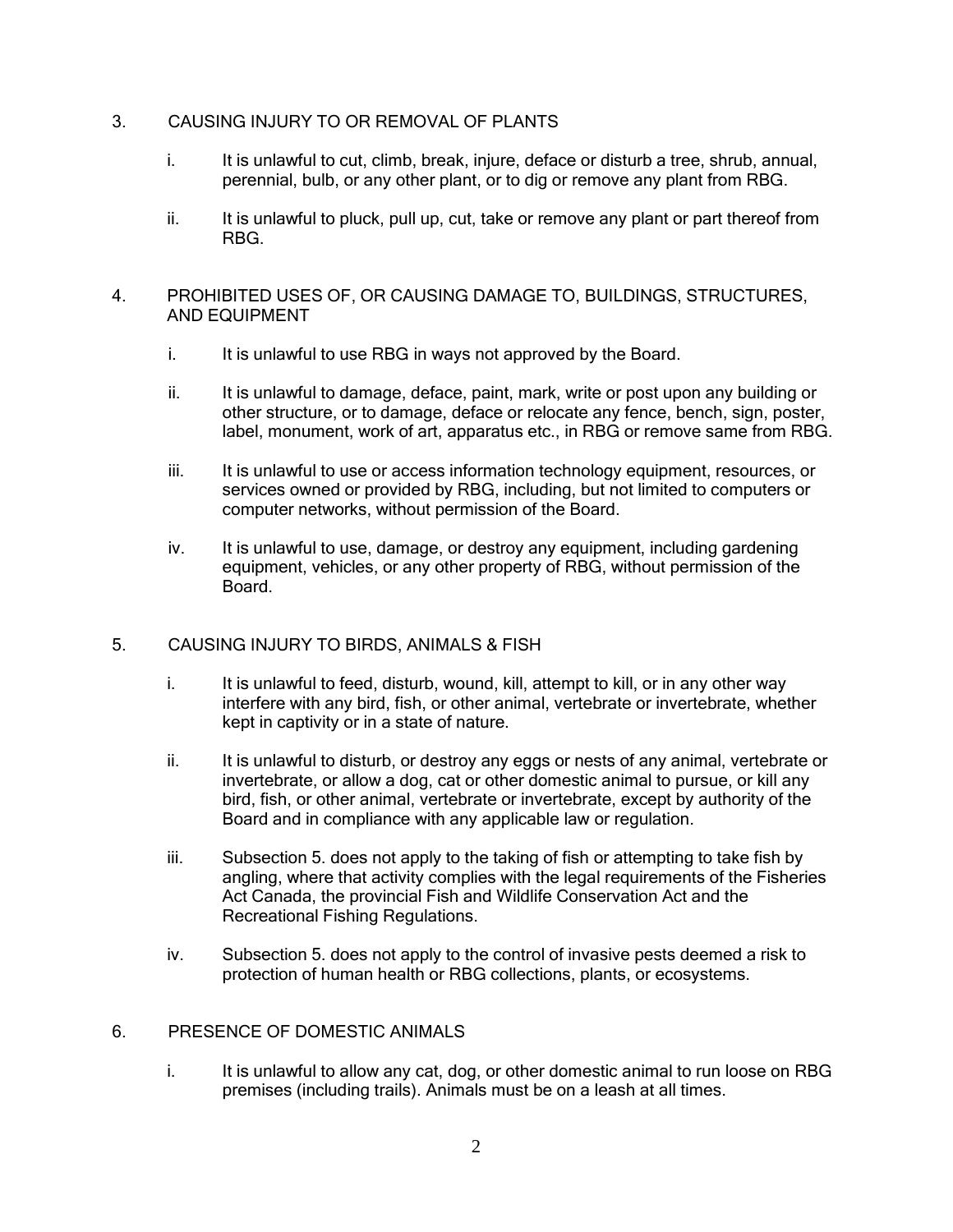- ii. It is unlawful to bring into any building with public access, any cat, dog, or other domestic animal with the exception of certified service animals, or otherwise with permission of the Board.
- iii. Animals being used for interpretive purposes by RBG staff or other authorized persons are exempt from Subsection 6.ii. but must be kept under strict control at all times.
- iv. It is unlawful to ride or drive any horse in RBG.
- v. It is unlawful to hitch or fasten any animal to a tree, shrub, bench or other structure or to allow animal to cause damage or be a nuisance to visitors to RBG.

## 7. RELEASE OF ANIMALS

i. It is unlawful to lead or let loose in RBG properties any other animal, vertebrate or invertebrate, domestic or wild, without permission of the Board.

### 8. PROTECTION OF OTHER RESOURCES

- i. It is unlawful to dig or disturb known archaeological sites, or to remove archaeological artifacts, without permission of the Board and under the supervision of a licensed archaeologist, and abide by, for archaeological work, "Conserving a Future for our Past" (1998, Ontario Archaeological Society Inc.). Any discovery of suspected archaeological sites or artifacts at RBG is to be reported immediately to the Board. Any work or excavation associated with the discovery of any suspected archaeological site must cease until it has been investigated by the appropriate authority.
- ii. It is unlawful to cut or remove any wood, mulches, soil, gravel, rocks, or other minerals except by authority of the Board.

## 9. PROTECTION OF FOUNTAINS, POOLS, OR OTHER WATERS

- i. It is unlawful to swim, bathe or wade in any fountain, pool, pond, lake or stream except where designated for such purpose by the Board.
- ii. It is unlawful to deposit any material in any fountain, pool or other body of water, or in any area where the leachate, or runoff, from which may affect such waters.

#### 10. PROHIBITION OF FIRES

- i. It is unlawful to make, or maintain a fire for any purposes except in areas designated by the Board or except in fireplaces or other devices to contain fires provided by the Board.
- ii. It is unlawful to place or maintain an open flame in any building or facility without permission of the Board.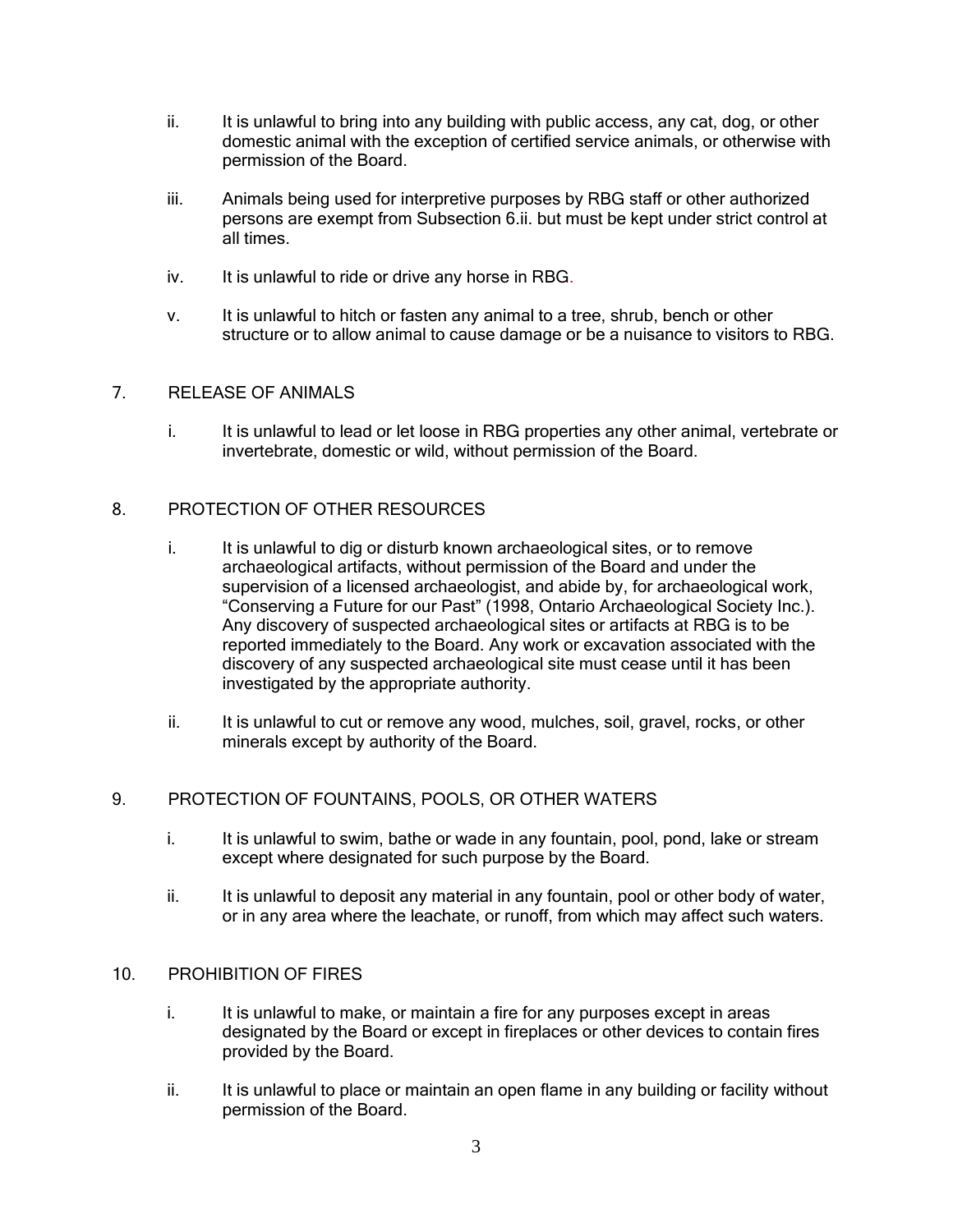#### 11. PROHIBITION OF WEAPONS AND FIREWORKS

i. It is unlawful to be in possession of a fire-arm, air-gun, spring-gun, bow and arrow, cross-bow, hatchet, sling-shot, axe, saw, fireworks or any other artifact capable of causing injury to trees, birds, animals or people save with permission of the Board.

#### 12. PROHIBITION OF UNAUTHORIZED EXCAVATIONS OR STRUCTURES

- i. It is unlawful to pitch a tent, park a house trailer, construct or excavate a shelter, with the intent that it is to be used as accommodation, or for any other purpose, except in areas designated by the Board.
- ii. It is unlawful to undertake any excavation, digging, or other disturbance of the ground, without permission for the Board.

## 13. NO ADMITTANCE TO POSTED AREAS

- i. It is unlawful to enter any place where the sign "No Admittance", "No Public Entry" Service Vehicles Only", "No Trespassing", or other sign restricting public access, is displayed.
- ii. It is unlawful to leave marked trails, boardwalks, or other provisions for safe public access, within the nature sanctuaries or other outdoor areas in RBG.
- iii. It is unlawful to blaze, cut, or otherwise create new trails in RBG without permission of the Board.

#### 14. NO UNAUTHORIZED PUBLIC MEETINGS

i. It is unlawful to make a public speech or sponsor or conduct or take part in any public meeting in RBG without permission of the Board.

#### 15. NO POSTING OF NOTICES OR ADVERTISEMENTS

i. It is unlawful to distribute any handbills, circulars, or books, or to post, place, erect any bill, notice or advertising device or matter of any kind without permission of the Board.

## 16. ACCEPTABLE PERSONAL CONDUCT

- i. It is unlawful to indulge in any boisterous conduct, or to use abusive, insulting or threatening language, or to otherwise interfere unreasonably with the enjoyment of RBG by any other person.
- ii. It is unlawful to accost or harass any other person in RBG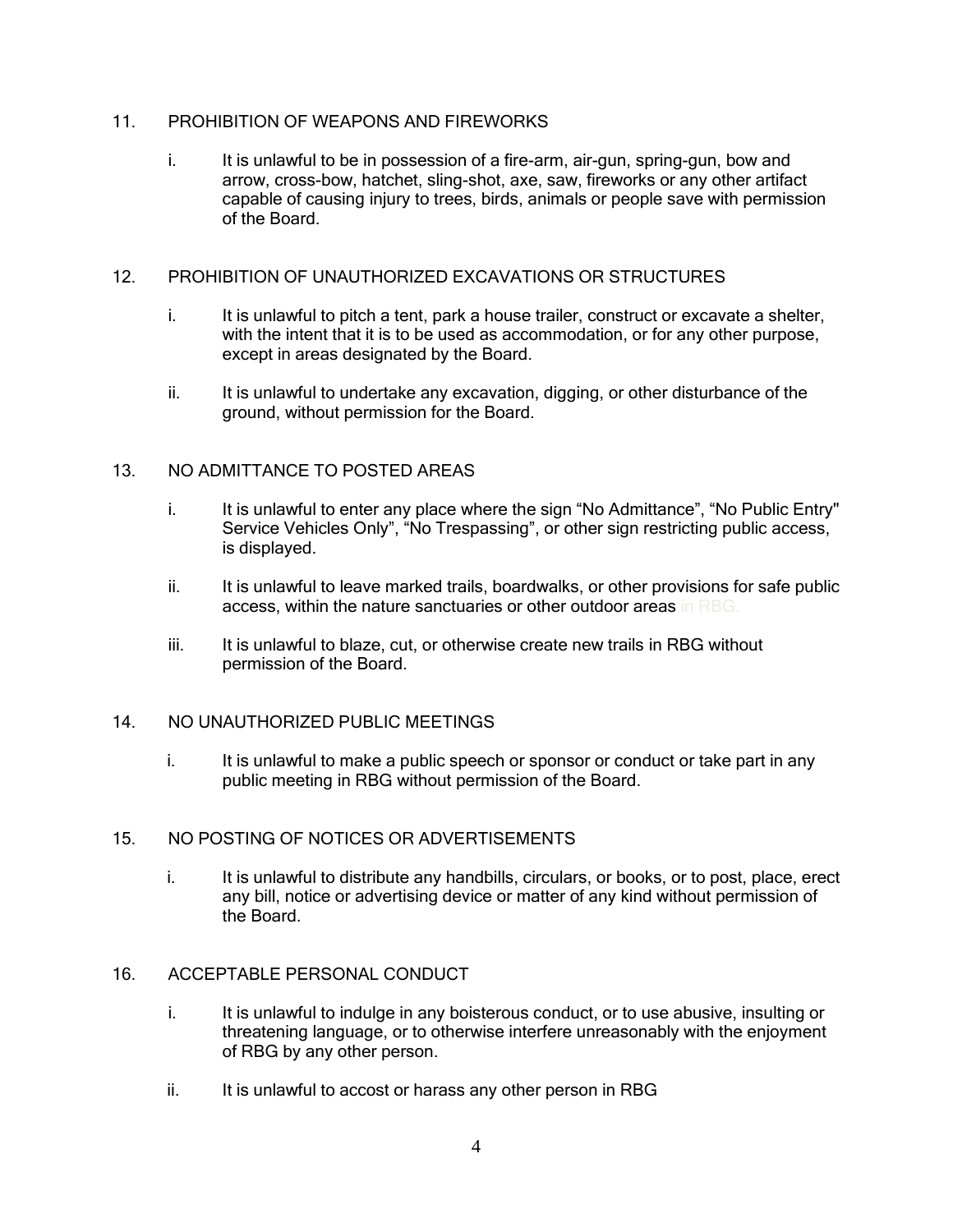- iii. It is unlawful to engage in any type of sexual activity, or to be in an inappropriate state of dress, in RBG.
- iv. It is unlawful to create a nuisance by loitering, spying, frightening, annoying, or generally making himself or herself or themselves objectionable to any other person circumspectly enjoying RBG.

## 17. APPROPRIATE DISPOSAL OF REFUSE

i. It is unlawful to deposit or leave any paper, bottles, broken glass, building construction waste, garden rubbish, or any other refuse of any kind except in receptacles provided for those purposes by the Board.

## 18. GAMBLING

i. It is unlawful to play or bet at or against any game conducted, dealt or carried on with cards, dice or other device, for money, chips, shells, credit or any other representative of value or to maintain or exhibit any gambling table or other instrument for gambling or gaming except by authority of the Board.

### 19. ALCOHOLIC BEVERAGES / SMOKING

- i. It is unlawful to consume or possess in an open container, any alcoholic drink in RBG without permission from the Board. Alcohol can only be consumed within areas licensed under the Liquor Licence Act.
- ii. It is unlawful to smoke anywhere on RBG property including its natural lands.

## 20 GAMES AND SPORTS

i. It is unlawful to engage in active recreation such as ball games (baseball, cricket, ice hockey, football, tennis, soccer, badminton, golf, croquet, etc.), physical activities (orienteering, jogging, skating, skiing, skateboarding, etc.) or use of recreational vehicles (sculling, iceboating, tobogganing, hang-gliding, etc.) except on grounds or water designated for this purpose by the Board.

## 21. UNAUTHORIZED COMMERCIAL ACTIVITY

i. It is unlawful to sell or expose for sale or advertise any publication or any goods, wares, foodstuffs, merchandise or any taxi service or other personal service without permission from the Board.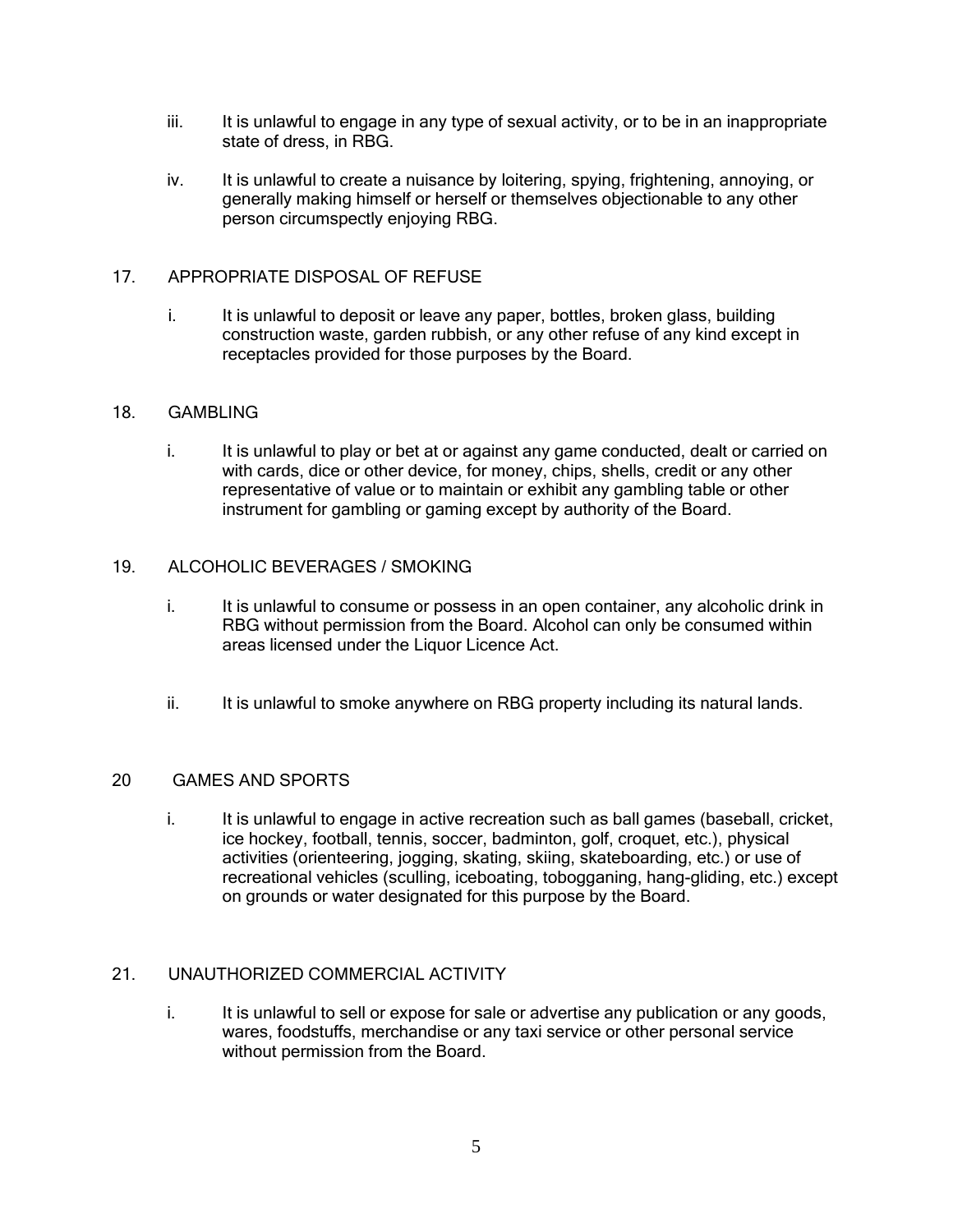- ii. It is unlawful to photograph still images or video of RBG including taking of photographs of wedding parties, for commercial purposes without permission from the Board.
- iii. It is unlawful to undertake any other activity of a commercial nature in RBG without permission of the Board.

### 22. MOTOR VEHICLES / BICYCLES

- i. It is unlawful to drive or leave standing any truck, van or other commercial vehicle with a gross weight in excess of 5 tonnes on any RBG road, drive or parking area without permission from the Board.
- ii. It is unlawful to operate a motorized vehicle or ride a bicycle on trails or paths designated for pedestrian use.
- iii. It is unlawful to drive on any RBG service road or to obstruct vehicular entrance to same.
- iv. It is unlawful to operate, park or leave standing any motor vehicle elsewhere than on roads, drives and parking areas provided by the Board, or to obstruct traffic to same.
- v. It is unlawful to park or leave standing any motor vehicle in an area designated "No Parking" by the Board.
- vi. It is unlawful to drive a motor vehicle at a speed in excess of 25 km per hour on any RBG road or drive.
- vii. It is unlawful to drive a motor vehicle on a one-way road in any but the direction indicated.
- viii. It is unlawful to wash, paint or repair a vehicle in RBG. Emergency repairs deemed necessary for actual operation of a vehicle are not prohibited.

#### 23. MODEL VEHICLES

- i. It is unlawful to operate any fuel-propelled model airplane, boat, car or other model craft in RBG.
- ii. It is unlawful to operate a drone on or above any RBG property without permission from the Board.

## 24. BOATS AND MOTORS

i. It is unlawful to operate any sailing vessel, or any watercraft propelled by an electric motor or gasoline engine, in Cootes Paradise or other water lots owned by RBG, except by permission of the Board.